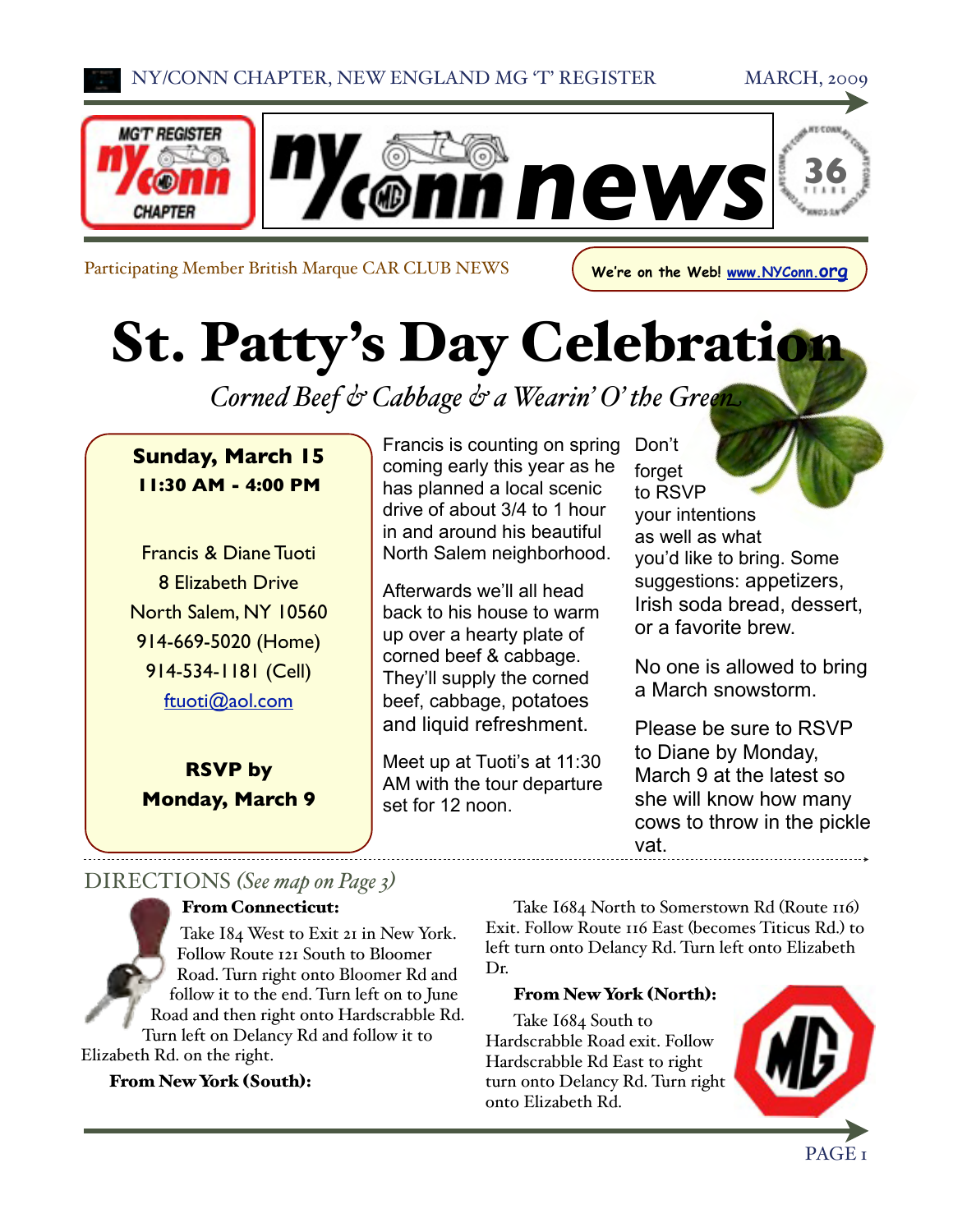### **NIGEL's Garage Mahal** *by Nigel Strangway COB*

*Reprinted from Tally Ho the Newsletter of Big Bend MGs, Tallahassee, Florida*

### Background:

This is the first in a series of articles presenting basic engine testing, evaluating or machining procedures. I will try to make these articles useful to the non professional enthusiast. The goal of the series is to help you maintain your MG so you can enjoy the pleasure of a safe sports car. Keep in mind that MG engines were designed as passenger car power plants "tuned" for sporting performance and as such there are many compromises. The manufacturer was well aware of this and in many cases provided "Special Tuning" parts, instructions, and even "Factory Competitive Teams".

### Discussion:

We will begin this series at the beginning you have just purchased a new MG (this NEW car is at the very least 28 years old and the technology is considerably more MATURE that means older) and you can not get the engine to start. We will assume that the engine turns over, you have oil in the crankcase, fuel in the tank, coolant in the radiator and the liquids are not running out the bottom. You also have installed a battery and have not let any of the IMPORTED Lucas smoke leak out of the wires.

### Internal combustion engines need 4 things

#### to run.

1) Fuel 2) Spark (at the right time) 3) Air

4) Compression

If any one of these factors is missing the engine will not



run. If you have an engine which will not start you need to develop a system to test for each of the basic - basic factors. Your check list may be as simple as this:

### Basic - Basic No Start Check List

1. Fuel in the tank, fuel pump running, fuel at the carb 2. Spark at the plug spark at the coil spark at the plug electrode

3. Air remove air cleaner and hold hand over carb inlet while cranking should feel suction. Plugged exhaust system can also cause insufficient intake air but in this case the engine will usually start and bog to a stop. 4. Compression hold thumb over the plug opening while cranking pressure should be felt. If engine spins very easily may indicate no or low compression may be caused by valves stuck open, a holed piston or stuck rings. Check the other cylinders.

There is really no reason to do these tests in this specific order but it is as good as any other order. If a factor fails a test correct that symptom and continue the test series until the engine starts. Remember successfully completing this procedure will not necessarily result in a smooth running engine — THAT — is a different problem. Cough - spit - sputter - putt putt - at this stage is success.

Your engine is now ready for evaluation of its condition…

| <b>British Marque Car Club News</b><br><b>Participating Club Member Subscription</b><br>One Year - 11 Issues - \$14.00 (Savings - \$8.00) |
|-------------------------------------------------------------------------------------------------------------------------------------------|
|                                                                                                                                           |
|                                                                                                                                           |
|                                                                                                                                           |
| E-Mail                                                                                                                                    |
| Participating Club Name ____ NY/Conn Chapter - NE MG'T' Register                                                                          |
| Submit check and form to: ENTHUSIAST PUBLICATIONS, LLC                                                                                    |
| <b>5 OLD NASONVILLE ROAD</b><br><b>HARRISVILLE, RI 02830-1905</b>                                                                         |
| <b>RENEWAL</b><br>2YR<br><b>NEW</b><br>$\lnot$ I YR.                                                                                      |

#### **Contacts**

NY/Conn Website: [www.nyconn.org](http://www.nyconn.org)

#### **Charley Robinson**

Managing Director Newsletter Editor 10 Bradley Lane Sandy Hook, CT 06482 203-270-1244 [director@nyconn.org](mailto:director@nyconn.org)

**Ed Flax Webmaster** 5 Oxford Court Princeton Junction, NJ

08550

609-275-8690

[webmaster@nyconn.org](mailto:webmaster@nyconn.org)

### Membership **Treasurer** 356 E. Grassy Sprain Rd. Yonkers, NY 10710 914-961-7105 [membership@nyconn.org](mailto:membership@nyconn.org)

**Andrea Fanelli**

#### **Jan Hurd**

Photo Archive 11 Partridge Drive Ridgefield, CT 06877 203-438-2796 [photos@nyconn.org](mailto:photos@nyconn.org)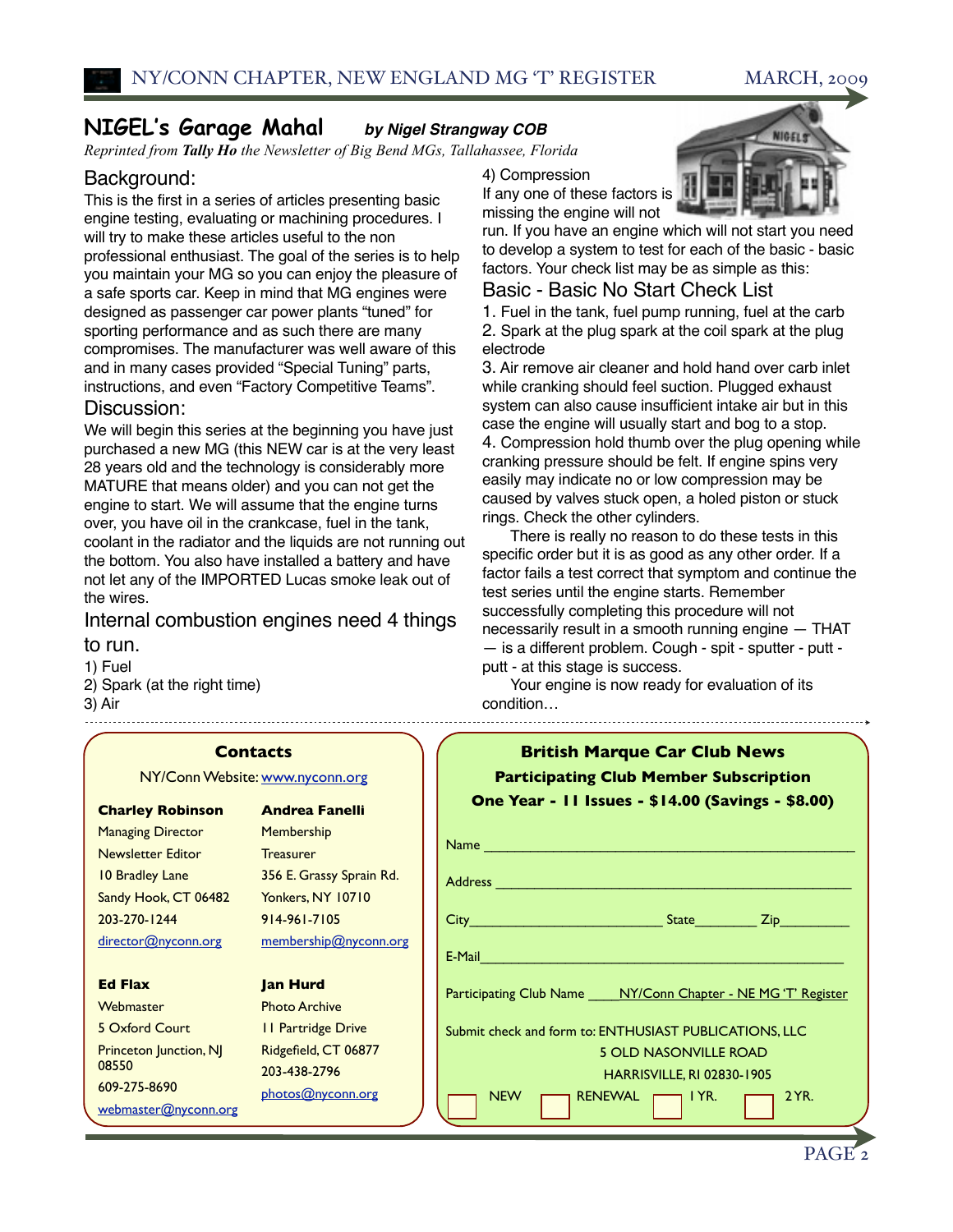# **Ten Safety and Convenience Upgrades<br>for Your British Car<br>Editor's Nata In addition to the Convenient Insurant that for Your British Car**

BY GARY ANDERSON

*Editor*'*s Note: In addition to supplying parts for just about every British (and a few other nationalities as well) car that has ever hit the road, Moss Motors publishes a magazine named "British Motoring". Presented here are the highlights of a recent article that will make our cars safer, more reliable and better suited for today*'*s roads. For complete details on this article and to see more tech articles in back issues check them out on the web at [www.britishmotoring.net.](http://www.britishmotoring.net)*

o you've just bought that British car of your dreams or are in the final stages of o you've just bought that<br>British car of your dreams or<br>are in the final stages of<br>restoration and are looking forward to getting it out on the road. It may be show-worthy, but this won't become a trailer queen. But wait: even if you'd like to keep it as original as possible (and among British cars, really only Jaguar and Austin-Healey owners put much of a premium on originality), I can think of at least ten things you should do to make it safer and more reliable. And the neat thing is, none of these upgrades cost very much, and all are easy to do.

 Here, with items ranked in terms of importance and ease, is my list:

- 1. Seat Belts
- 2. Halogen Headlights
- 3. High-Level Brake Light
- 4. Negative Ground
- 5. Modern 12-Volt Battery
- 6. Heat Insulation
- 7. Added Dashboard Gauges
- 8. Gear Reduction Starter
- 9. Electronic Ignition
- 10. Alternator

*Check out Gary*'*s reasoning for each of these upgrades. Some are obvious, but he makes a case for each.*

### MAP TO TUOTI'S, 8 ELIZABETH RD, NORTH SALEM, NY



PAGE<sub>3</sub>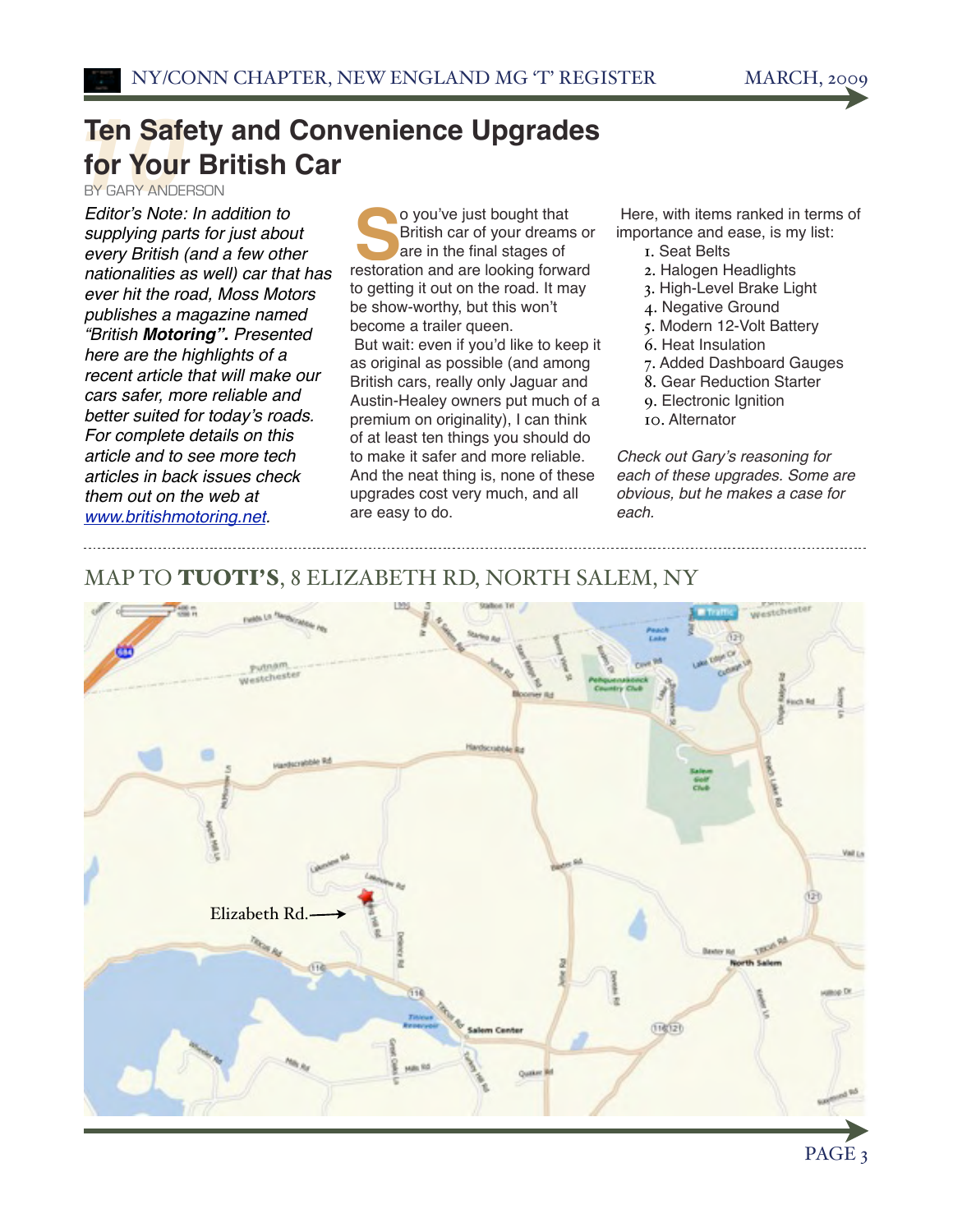### AN OPEN LETTER FROM JOHN FRIEDLER REGARDING TWO GOF'S

*Following is NY/Conn member John Friedler*'*s response to an article published in the "T-Party Times".*

### Roy:

I'm responding to your "Chairman's Chatter", in your Feb./Mar./Apr. T Party Times newsletter, regarding limiting the Register's GOF's to once a year.

### I FULLY AGREE !

I'd made this suggestion to the board of the T Register many years ago, after the Atlantic Chapter held their GOF in Nova Scotia, under the able leadership of Sandy & Erna Fraser, and their entourage. First of all, it was a distance to get there; more importantly, it was probably one of the finest, most entertaining and fun GOF's that many of us remember to this day. Lastly, we felt fully "satiated" of any further GOF that year.

Additionally, most of the chapters of the T Register, including the chapters I belong to NYCONN, NJMGT, the T Party being prime examples, hold their own monthly (if not more frequent) meetings/outings/fun events during the year. Such events are more local, are more economical to the participants, maintain the spirit and camaraderie of the Register, and don't take up the time and expense (as you rightly state) to go to two GOF's.

Perhaps, our leaders of the Register might consider that as we get older, together with our cars, it's sometimes a good thing to exercise us/the cars by holding one GOF in diverse spots of the USA (or Canada, but forget Mexico which once upon a time our esteemed Chairman, Hank Rippert, was toying with). Such a geographic diversity can be a good thing. We'd get to meet and



*GOF 84 John Friedler at GOF 84, Jiminy Peak, MA.*

interact with the chapters who would sponsor a particular GOF; we would drive a longer distance and see more of the country (now that the Register has not sponsored trips anymore); there'd be more caravanning and friendships associated with that, etc. To replace the northeastern part of the US (which is absolutely beautiful and welcoming) I'm thinking of areas such as Pennsylvania, the Carolinas (now that so many of our club members have retired there); the Midwest, including, Ohio, Michigan; the South (besides the Carolinas) including, Tennessee, Georgia and perhaps even Florida. Maybe even way out west to Colorado, New Mexico, and even California, once in a long while. Sorry for the length of this message, but

I hope there are some thoughts that merit pondering by the "powers that be".

Regards, John Friedler

### WHAT DO YOU THINK?

*Is this some subversive plot to undermine the NEMGTR leadership or a good idea whose time has come? I'd like to hear your*  *thoughts on the subject of GOF's. Should the New England MG 'T" Register continue to hold two GOF's each year or is it time to cut back to* 

*one and perhaps expand our typical horizons regarding locations? Call or email Charley Robinson with your thoughts.*

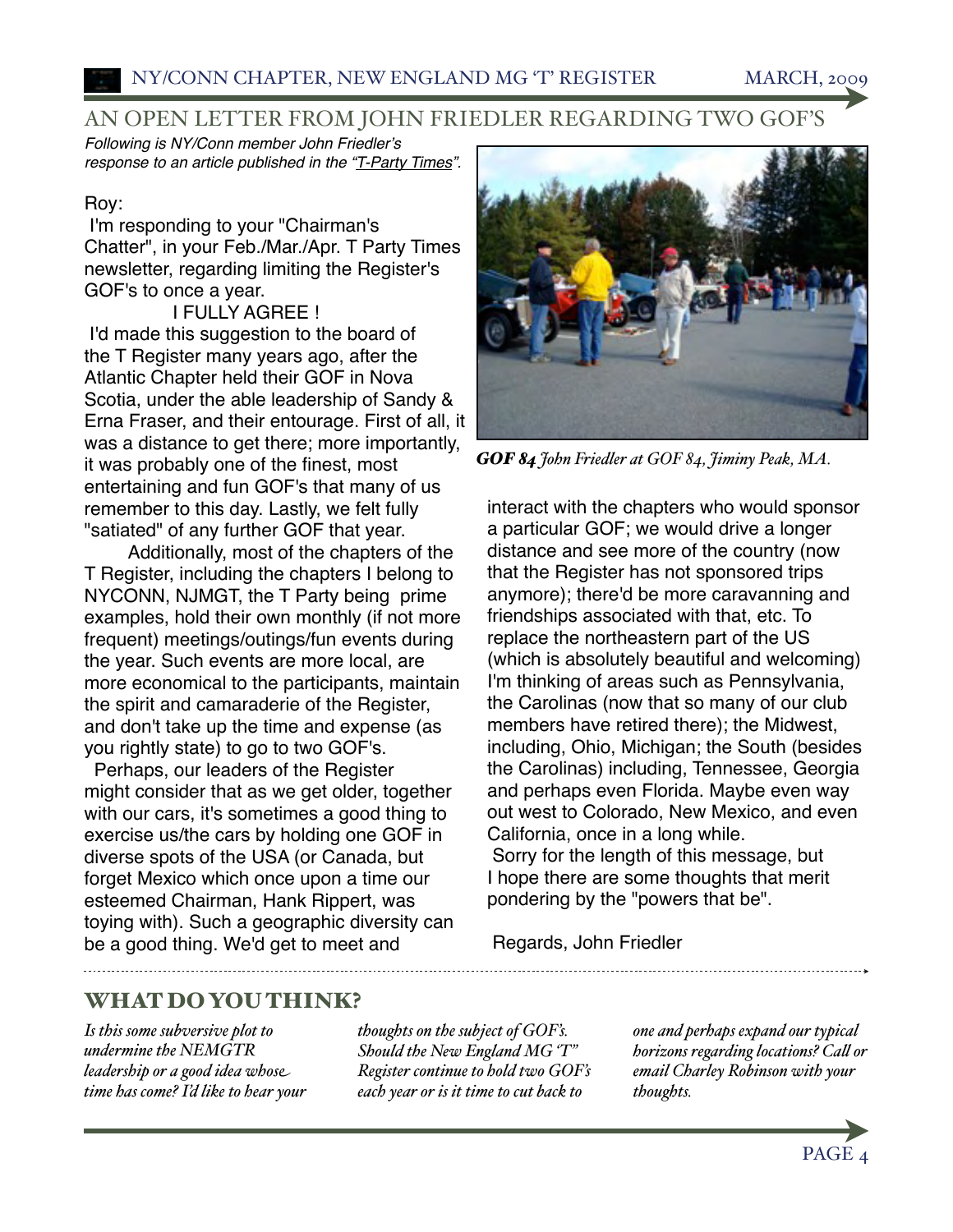### FOR SALE - CARS & PARTS - BOB FINUCANE **‐ 203‐994‐5697**

We have recently sold our house and I have to get rid of lots of parts, possibly even my TD. I was thinking of having a tag sale (including shop equipment and tools) but before I sell the lot to the bloodsuckers I wanted to offer it to the NY/ Conn group. I have an almost complete parts car for someone in need of a project. TD8819 is

completely disassembled but most of the parts are here to rebuild it (lacking some gauges etc). I also have some shop equipment ‐ bead blaster, sand blaster, engine hoist, engine stands, etc., stuff I can't stick in the back of the TD. Just a little notice if someone has a need for something, I might have it.



*TD Fram<sup>e</sup> - Exce%ent conditio<sup>n</sup>*





*Front Wings*

*Bugeye Sprite - 1090 cc. engine, rib-cage tranny and other special stuff. Get the details (om Bob*



*Rear fenders*



*Side Panels, Top Frame, Radiator,* 



PAGE<sub>5</sub>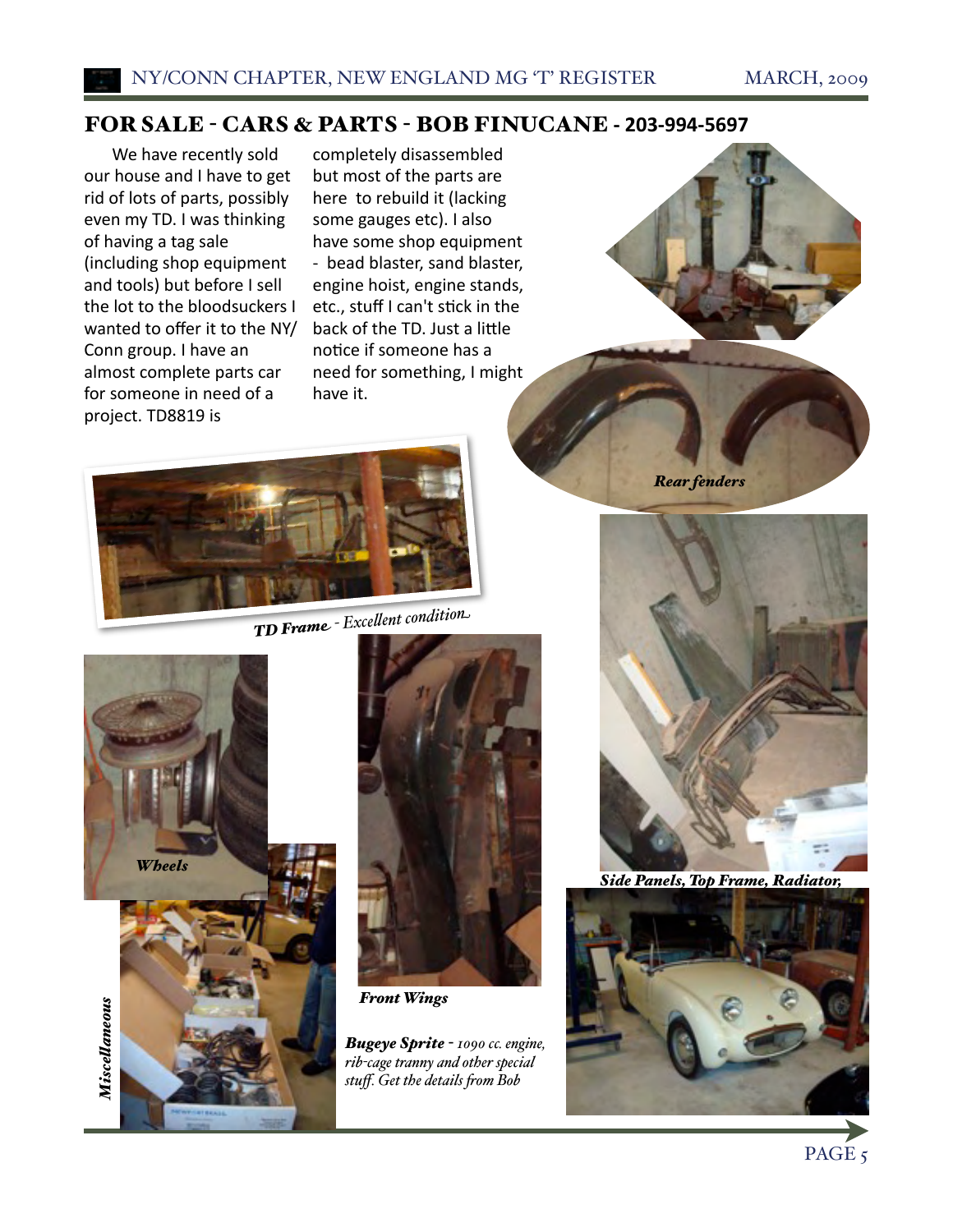### FOR SALE - TOOLS & EQUIPMENT - BOB FINUCANE **‐ 203‐994‐5697**



*Clarke Bead Blasting Cabinet*





*Parts Washing Tub*

*Engine Stands - Buy them both and make your own auto rotisserie.*

Lots More Tools and Equipment - If you're looking for something special, call Bob, he just might have it: Bob Finucane: 203-994-5697. *(Ed note: Somebody buy these so I can come over to your house to use them. ;>)*

## 12TH ANNUAL BRITISH CAR WEEK - MAY 30 - JUNE 7, 2009



Time to check out those LBC's and get ready to hit the highway May 30 thru June 7. British Car Week is intended to raise awareness and increase community interest in the greatest little cars to ever rip up the road. Your car doesn't have to be pretty, but to save some embarrassment and perhaps bad publicity, you should make sure it is up to snuff for your planned journey. Other than making sure lots of people get to see lots of MG's, Triumphs,

Jags, etc., you're pretty much on your own for events. If your at a loss for ideas on where to go, check out the activities calendar at [http://www.britishcarweek.org/](http://www.britishcarweek.org).

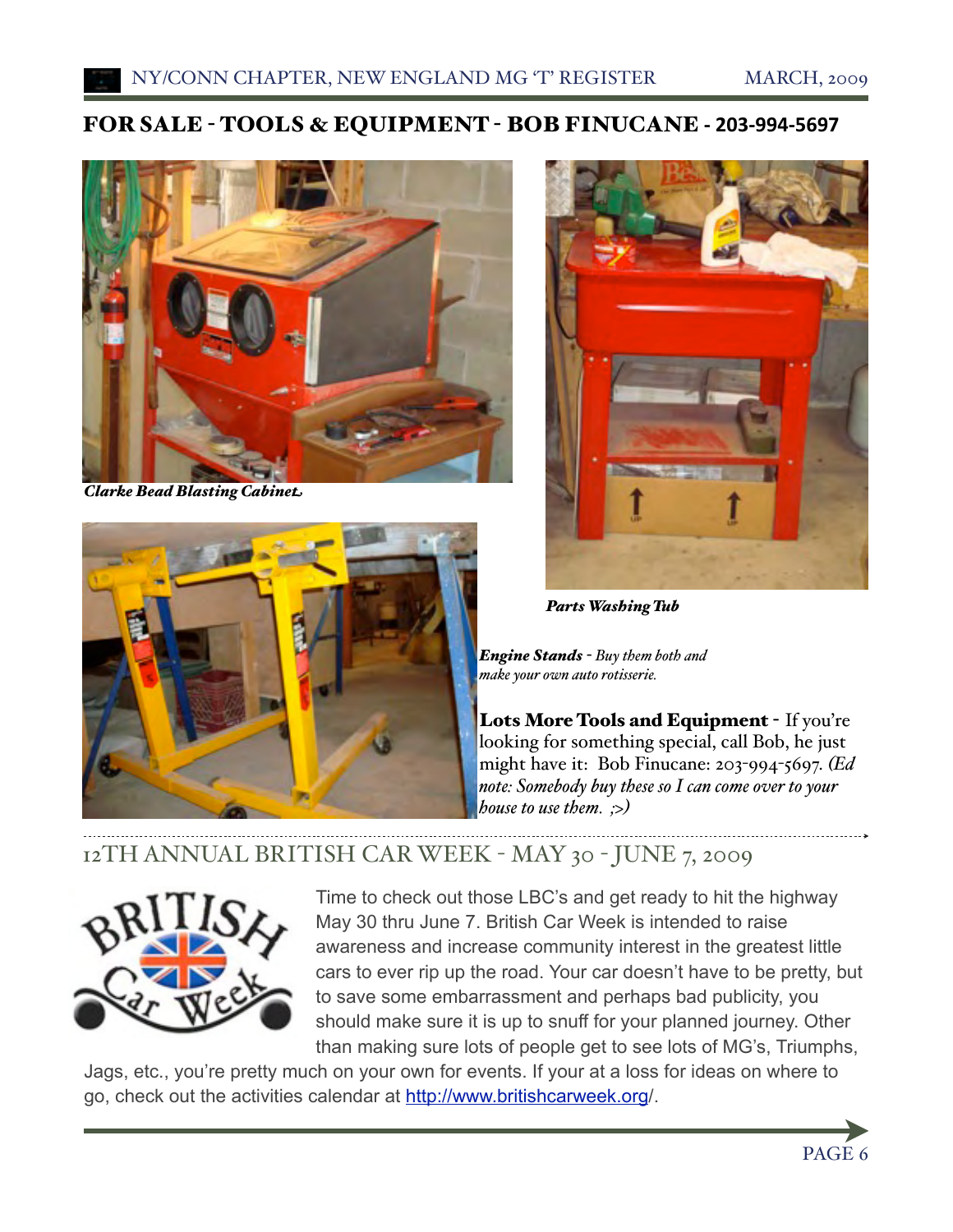Somethings never change!



I'm not sure, but the cars might be holding up better than we are. Perhaps we take better care of them than of ourselves?

Photos Courtesy of Pat Pelbano